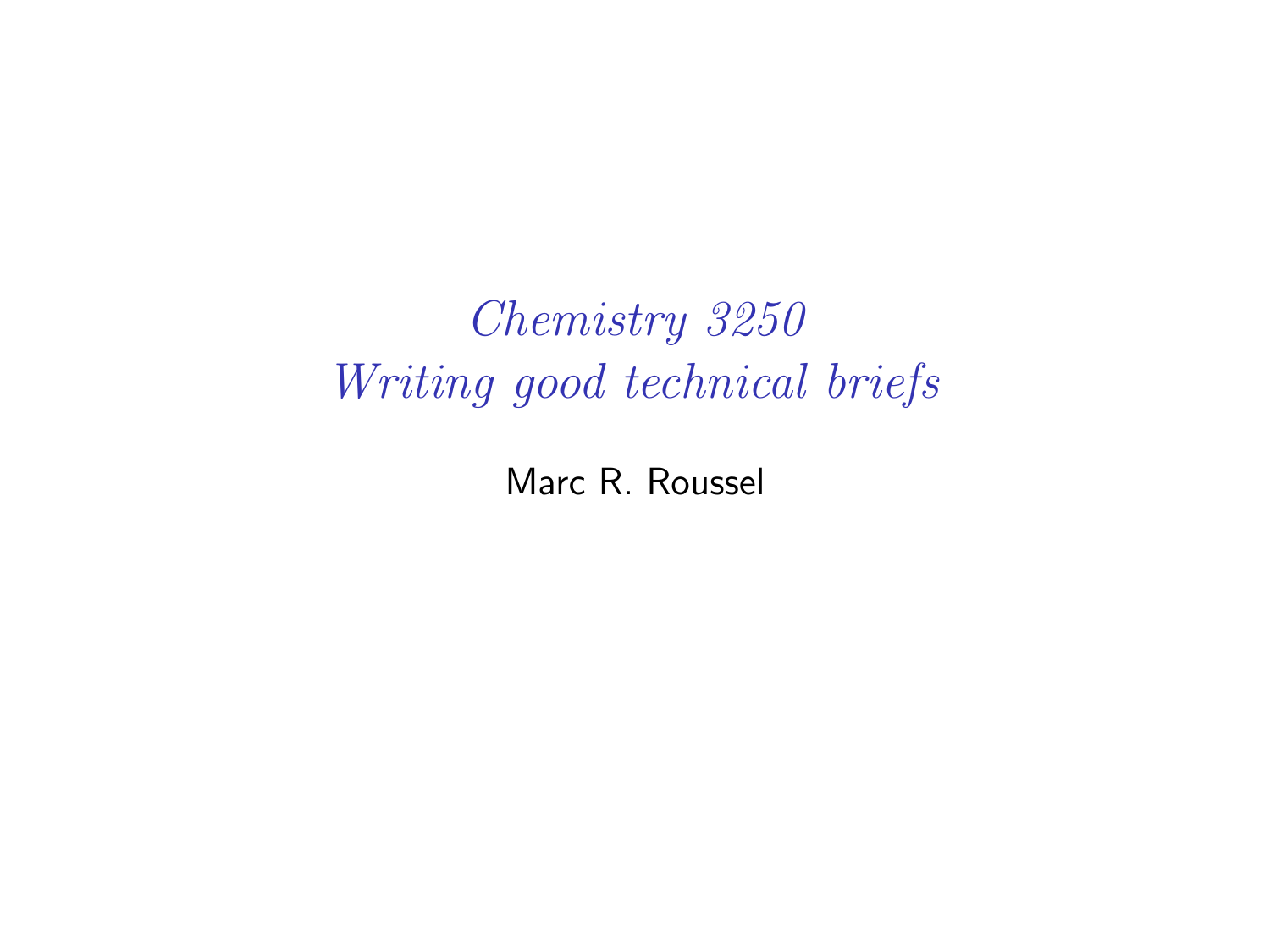The first commandment of writing: Know thy audience.

- $\triangleright$  Your first thought when writing anything should go to who your audience is.
- $\triangleright$  Who will read what you are writing?
- $\triangleright$  What expertise can your readers reasonably be expected to have?
- $\triangleright$  What terminology are they familiar with?
- $\triangleright$  What do they need or want to know?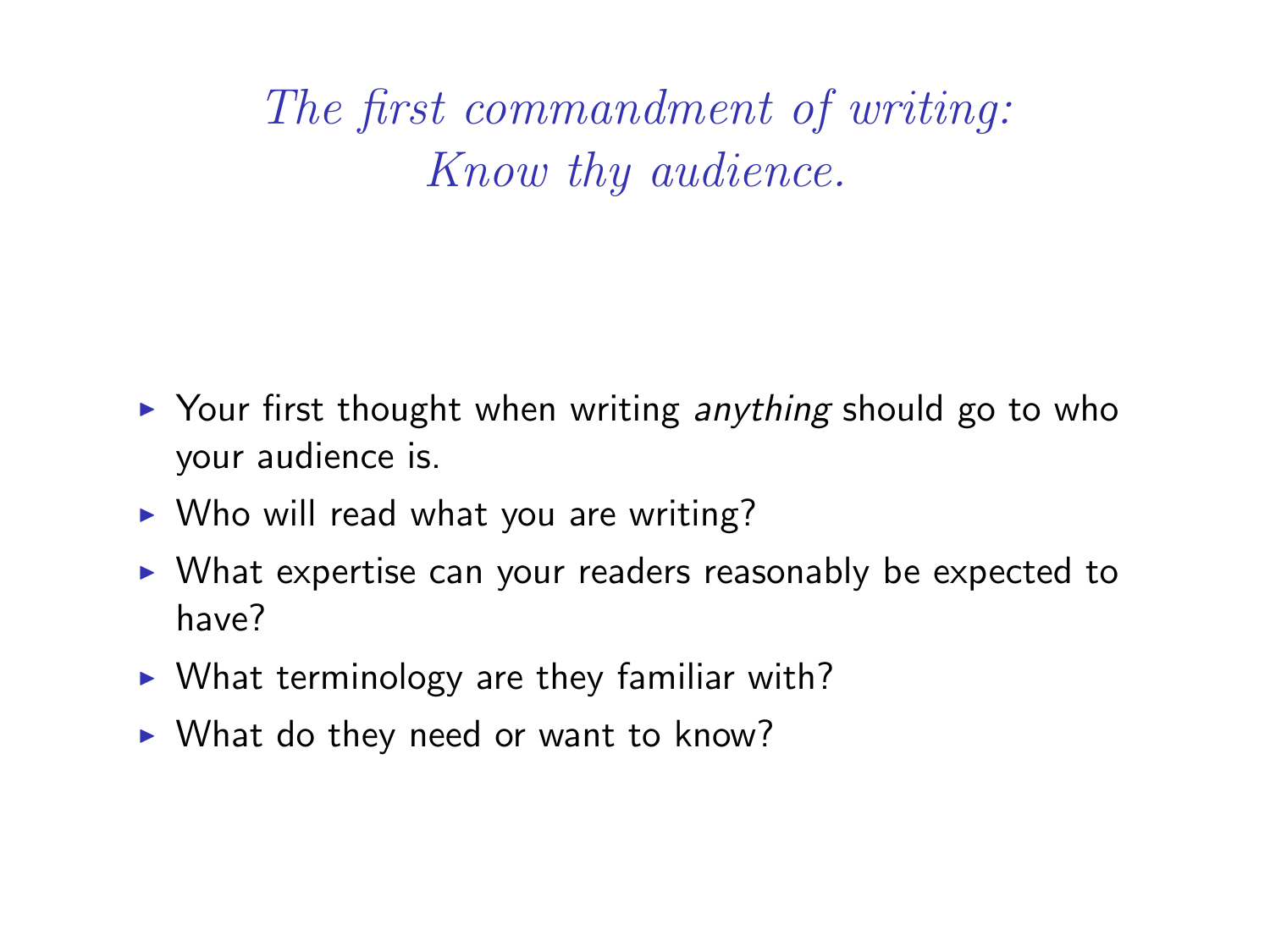#### Two types of technical briefing notes

Informational briefing notes: intended to relay information only

Persuasive briefing notes: intended to persuade the audience to adopt a particular course of action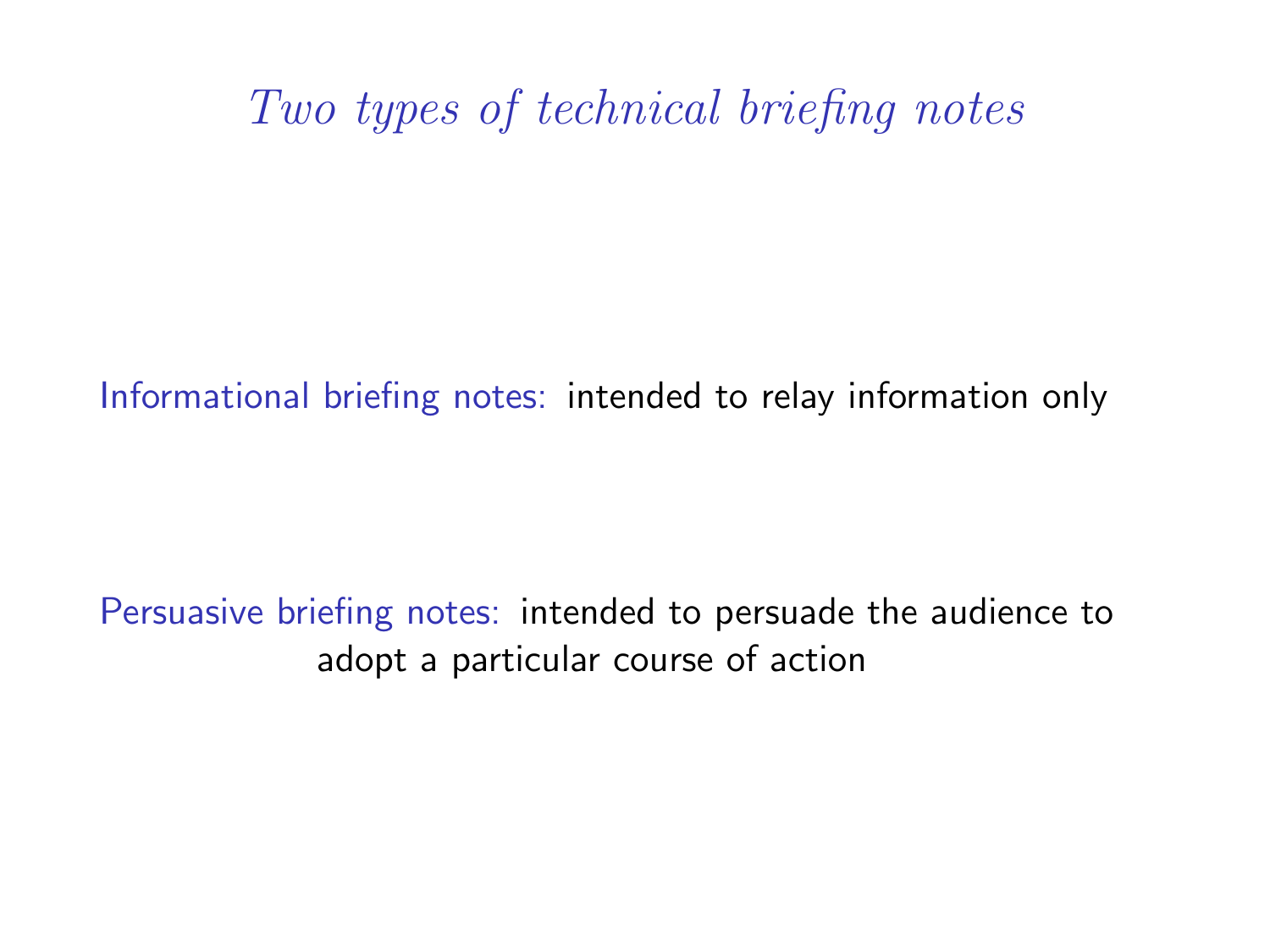### Know thy audience (continued)

- $\triangleright$  For a document to be distributed to a small audience (less than 10 people), aim for every single member of the audience to understand everything on some level.
- $\triangleright$  For larger audiences, this ideal may not be possible.
- $\triangleright$  For an informational briefing note, aim to write a note that can be fully understood by the people who need the information, possibly the technical staff, but also possibly some managers.
- $\triangleright$  For a persuasive briefing note, aim for the people who are most influential in the group to understand everything. The "most influential" people may not be the deciders, but the deciders' technical advisors.
- $\triangleright$  Everyone should be able to understand the basic issues, if not every technical detail.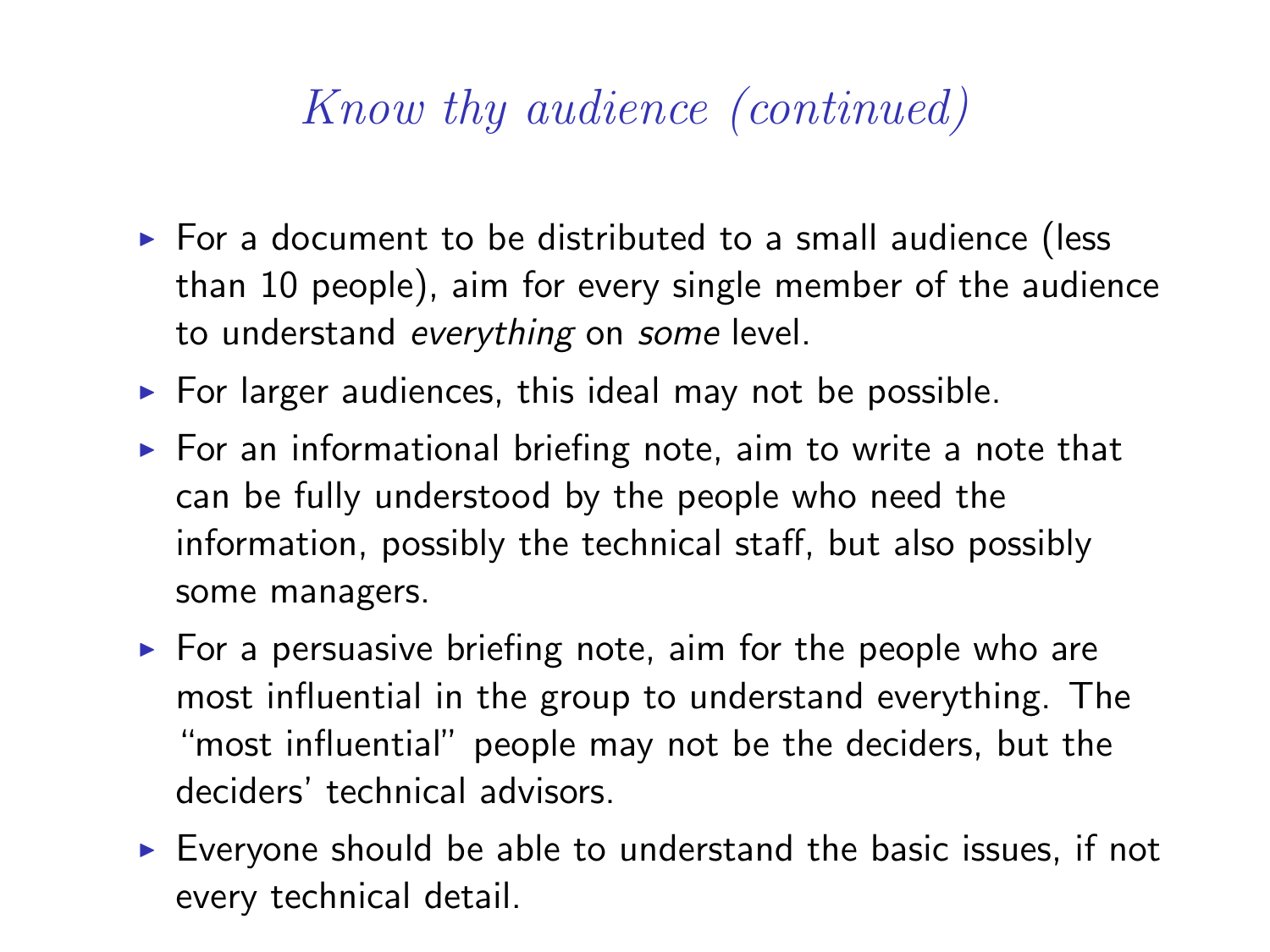# Organize!

- $\triangleright$  Even for a short work like a briefing note, think in terms of sections:
	- $\blacktriangleright$  Introduction
	- $\blacktriangleright$  Body
	- $\triangleright$  Conclusion (persuasive briefing note only)

The sections of a briefing note would normally not have titles. This is a way for you to think of the writing task.

 $\triangleright$  Think about the main points you want to make in the body (maybe make some point-form notes), and then think about introductory material (context, significance) that will help the message of the body be understood.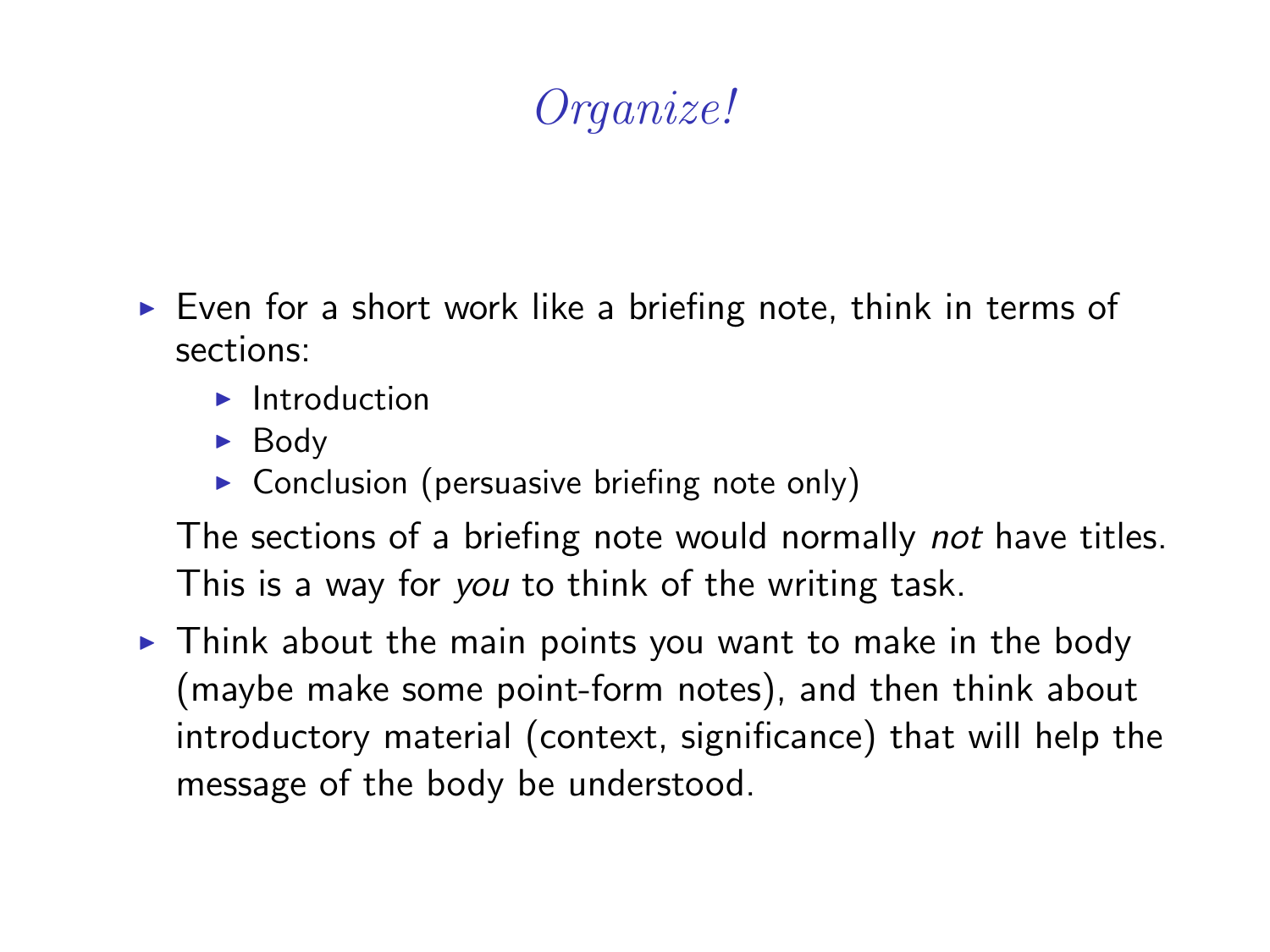## Introduction

- $\triangleright$  Depending on how the note is to be distributed and to whom, this can include basic information about its purpose, but also some context:
	- $\blacktriangleright$  Problem addressed
	- $\triangleright$  Where the problem came from
	- $\triangleright$  Why it's important
	- $\blacktriangleright$  Range of alternatives
- $\triangleright$  For a very short technical briefing note (less than one page), the introduction might be just one sentence, but could be longer if necessary.
- $\triangleright$  Try to keep the introduction under one third of the total length.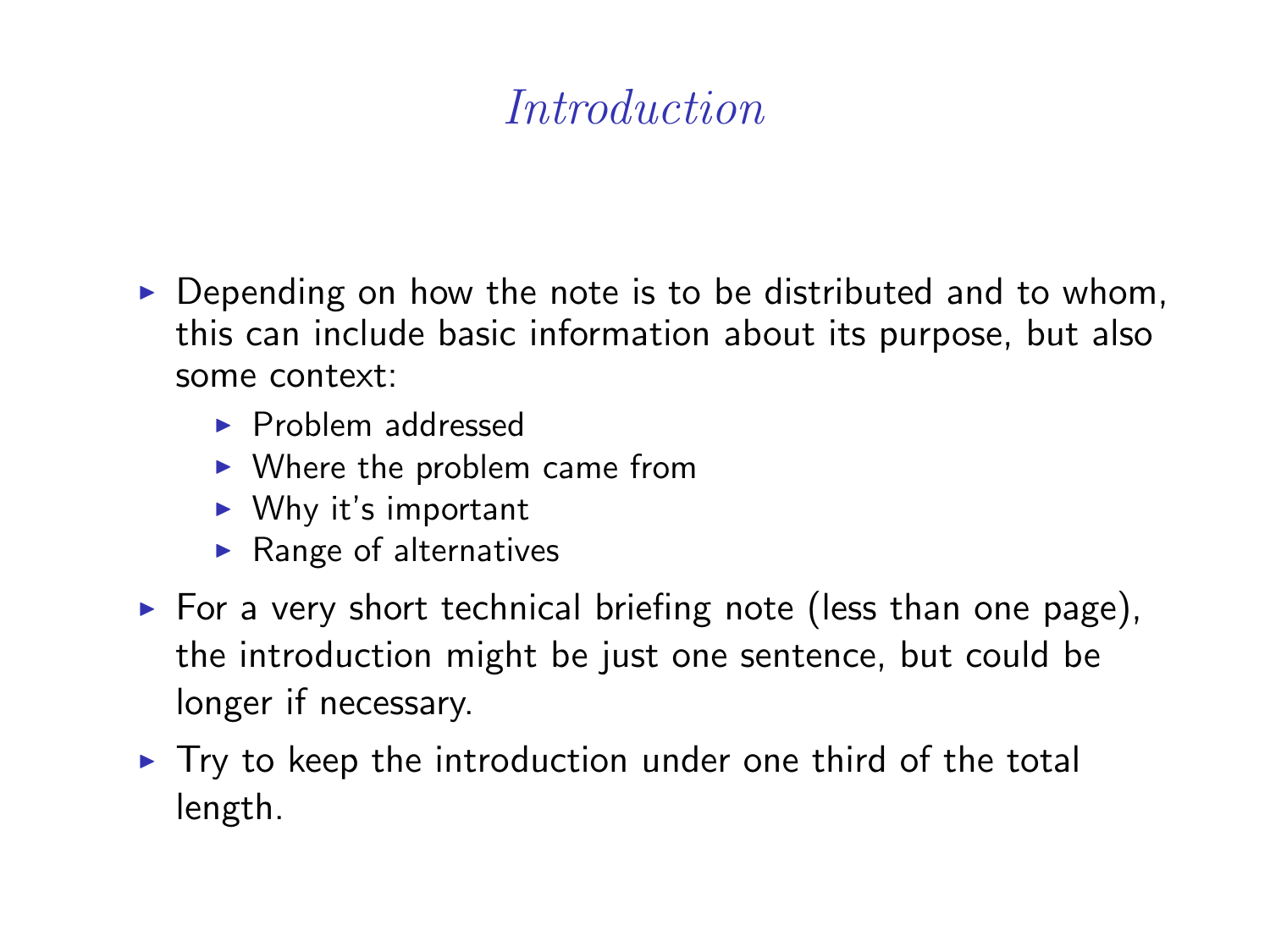# Body

- $\blacktriangleright$  Tension between need for brevity and need to be clear
- $\triangleright$  As a rule, it's better to leave points out completely than to write something that isn't very illuminating. The shorter the note, the more selective you have to be about what you include.
- $\triangleright$  Major points define paragraphs
- In a persuasive technical note, there should be a sense of building to a conclusion.

This requires a logical ordering of ideas.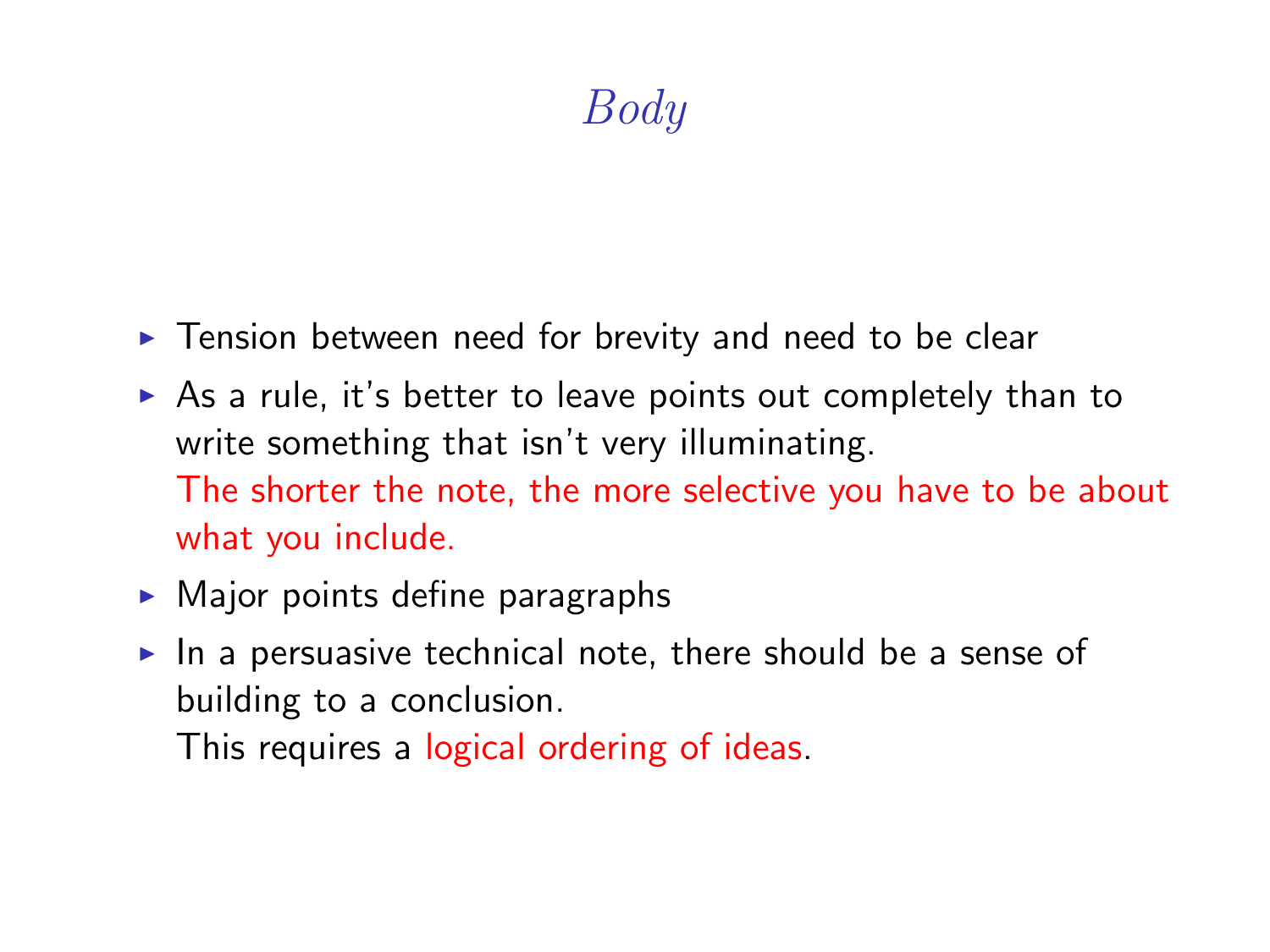### Conclusion

- $\triangleright$  Mostly found in persuasive technical notes
- $\triangleright$  Should feel like a completely logical end point given the arguments previously presented
- $\triangleright$  Does not need to be subtle
- In shorter technical briefing notes, this should be kept to a single, short paragraph, possibly containing just one sentence.